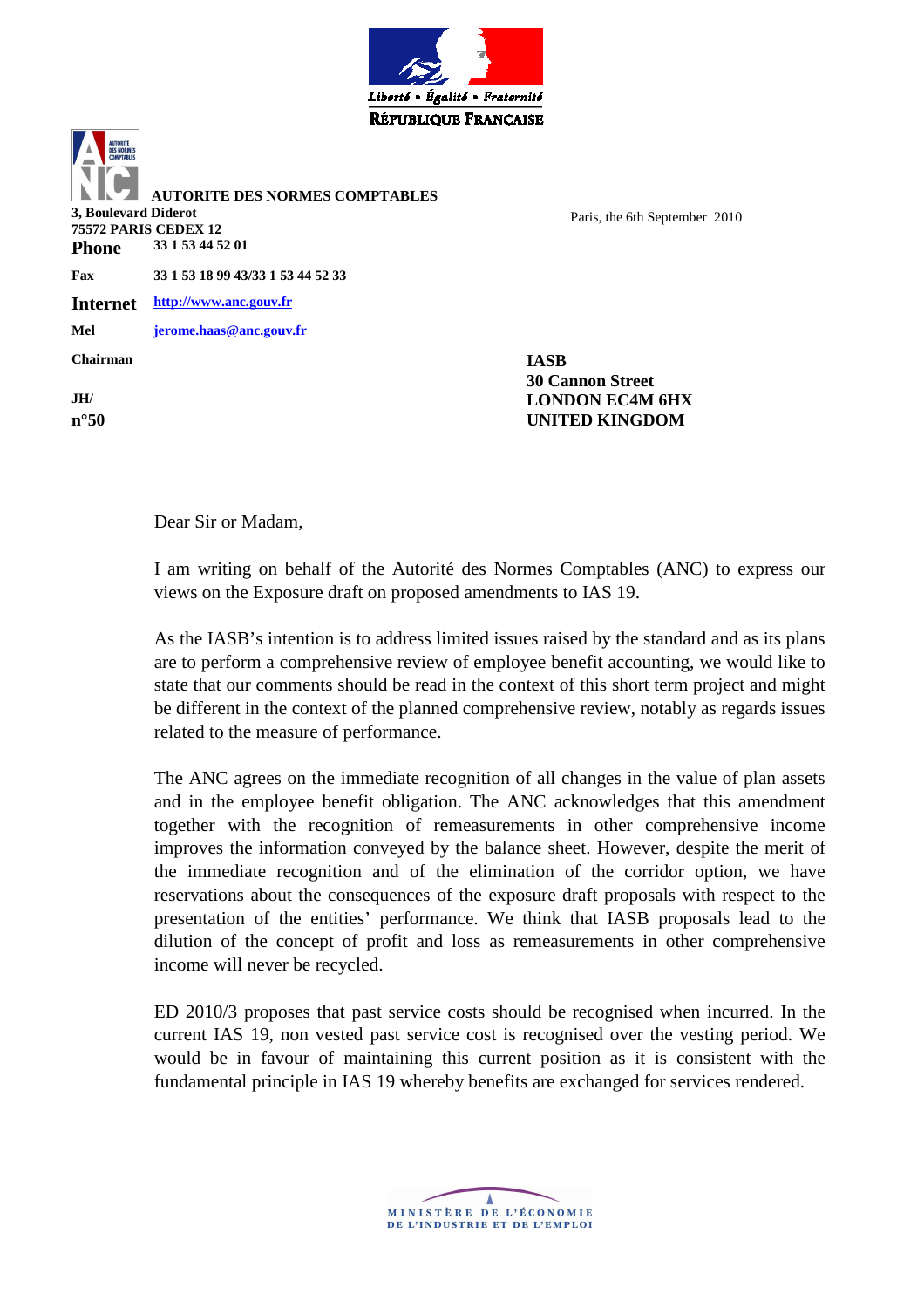ED 2010/3 proposes that the expected return on plan assets should be replaced by the discount rate used to measure the defined benefit obligation. Even if applying the "discount rate" to the net liability will not generally lead to a perfect representation of the funding arrangements, we think that it has nevertheless the merit of being a practical expedient that will facilitate the preparation and the understanding of financial statements.

Regarding the changes in the definitions of some employee benefits, we are not supportive of the IASB proposals. We think that the exposure draft wording of the definition for short-term employee benefits does not clarify the IASB intentions and raises several practical difficulties. We also have reservations with the proposed merger of the category "other long term benefits" within the global category "long term benefits". Other long term benefits will no longer fall under the limited accounting requirements which are justified by the current IAS 19 by materiality considerations.

Regarding the proposals to expand the disclosures, the ANC regrets that much of them are too general, burdensome or costly.

Our detailed answers to the discussion paper's questions are set out in the appendix I.

If you have any questions concerning our comments, we would be pleased to discuss them.

Yours sincerely,

 $\frac{1}{\sqrt{2}}$ 

Jérôme HAAS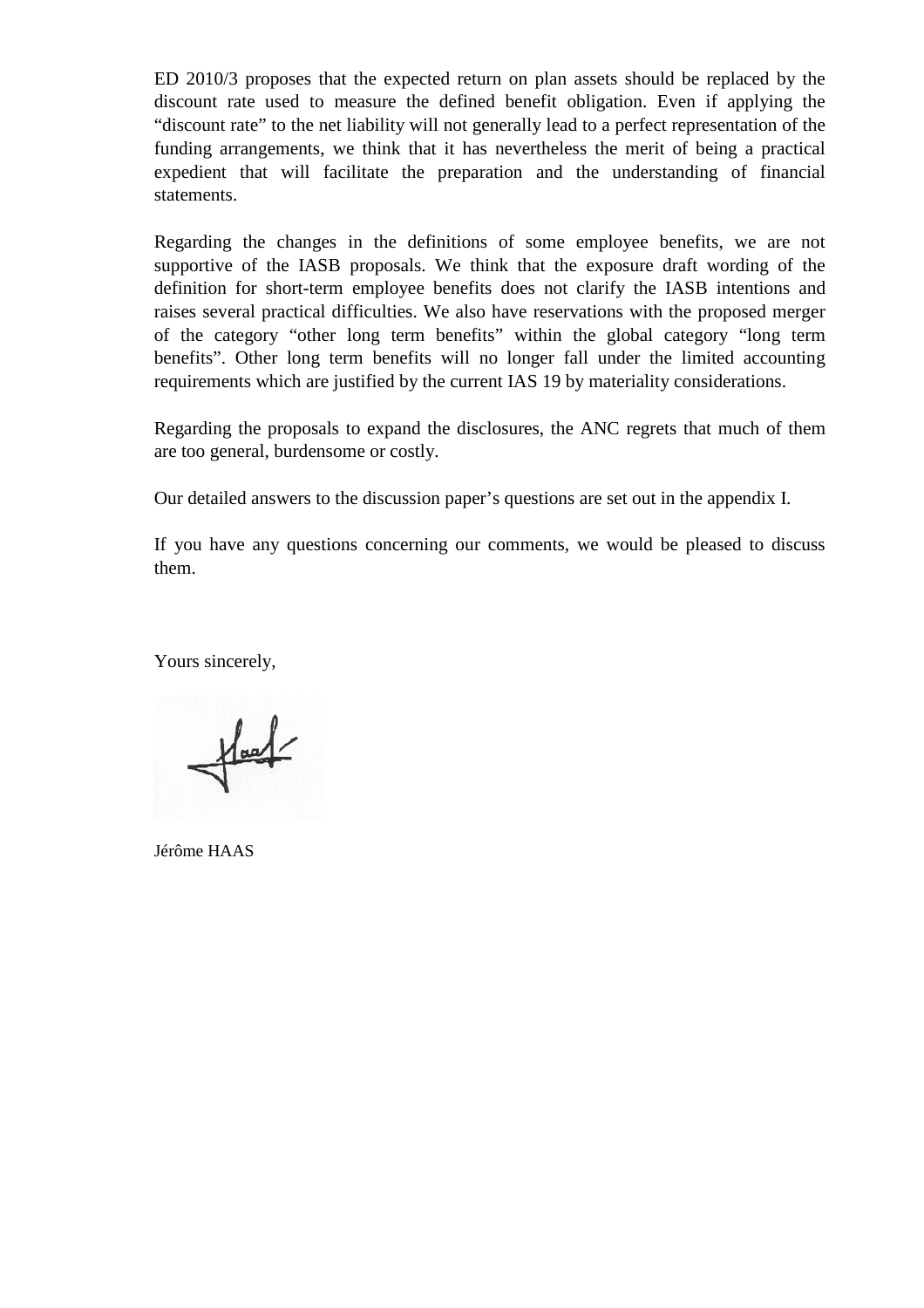# **Appendix**

# **Recognition**

## **Question 1:**

The exposure draft proposes that entities should recognise all changes in the present value of the defined benefit obligation and in the fair value of plan assets when they occur. (Paragraphs 54, 61 and BC9–BC12) Do you agree? Why or why not?

The ANC agrees with the proposal to recognise all changes in the present value of the defined benefit obligation and in the fair value of plan assets when they occur because:

- It is more consistent with the conceptual framework. Under the "corridor" option assets and liabilities may be recognized that do not meet the corresponding definitions in the framework.
- It improves the comparability of financial statements by eliminating an option.
- It improves the quality of financial reporting by making the numbers in the statement of financial position and comprehensive income more transparent and easier to understand.

## **Question 2 :**

Should entities recognise unvested past service cost when the related plan amendment occurs? (Paragraphs 54, 61 and BC13) Why or why not?

We are not satisfied with the conceptual justification for this proposal.

We note the Board's arguments in favour of recognising unvested past service costs when the related plan amendment occurs (see Discussion Paper 2.20):

- Consistency with the general requirement in the existing IAS 19 to attribute benefits to periods of service using the benefit formula
- Consistency with immediate recognition of all gains and losses arising from defined benefit plans

However, as indicated in paragraph 2.20 of the Discussion Paper the Board does not consider its current proposal to be the best conceptual answer.

We also note that attributing unvested benefits arising from plan amendments to future service from employees would be consistent with other IFRSs and in particular with IFRS 2 Share-based Payment.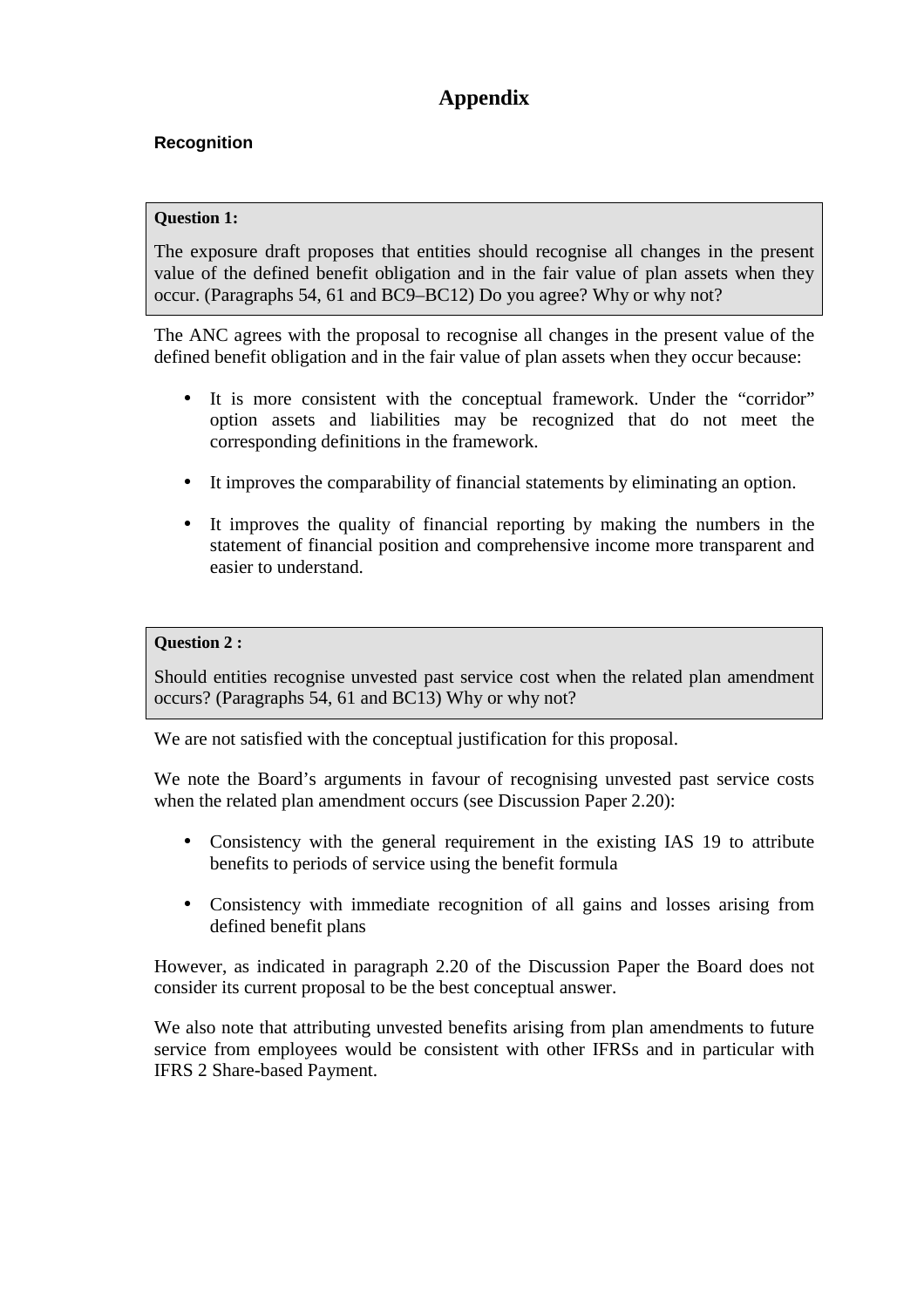In the ANC's view, unvested additional benefits arising under a plan amendment are related to future service even though they may be attributed to past services by the plan benefit formula. The Board's proposal does not respect the principle whereby benefits are exchanged for services received. In our view the benefits should therefore be recognised in profit or loss over the period in which the relevant services are rendered and not in the period of the plan amendment.

If the Board wishes to change the requirements related to unvested past service cost which would imply a change in the attribution of benefits to periods of services, we suggest that it occurs in the context of a more comprehensive review of IAS 19.

## **Disaggregation**

## **Question 3 :**

Should entities disaggregate defined benefit cost into three components: service cost, finance cost and remeasurements? (Paragraphs 119A and BC14–BC18).Why or why not?

The ANC considers that the proposed disaggregation into three components provides useful information which helps understand the changes in plan assets and obligations that occur during the period. The separation of re-measurements from the other components should improve the predictive value of the latter.

Whilst the ANC agrees with the disaggregation approach proposed it disagrees in some cases with the way the three components are defined (see below).

## **Defining the service cost component**

#### **Question 4 :**

 Should the service cost component exclude changes in the defined benefit obligation resulting from changes in demographic assumptions? (Paragraphs 7 and BC19–BC23) Why or why not?

The ANC agrees with the proposal to exclude from service cost the effect of changes in demographic assumptions (mortality, turnover etc.).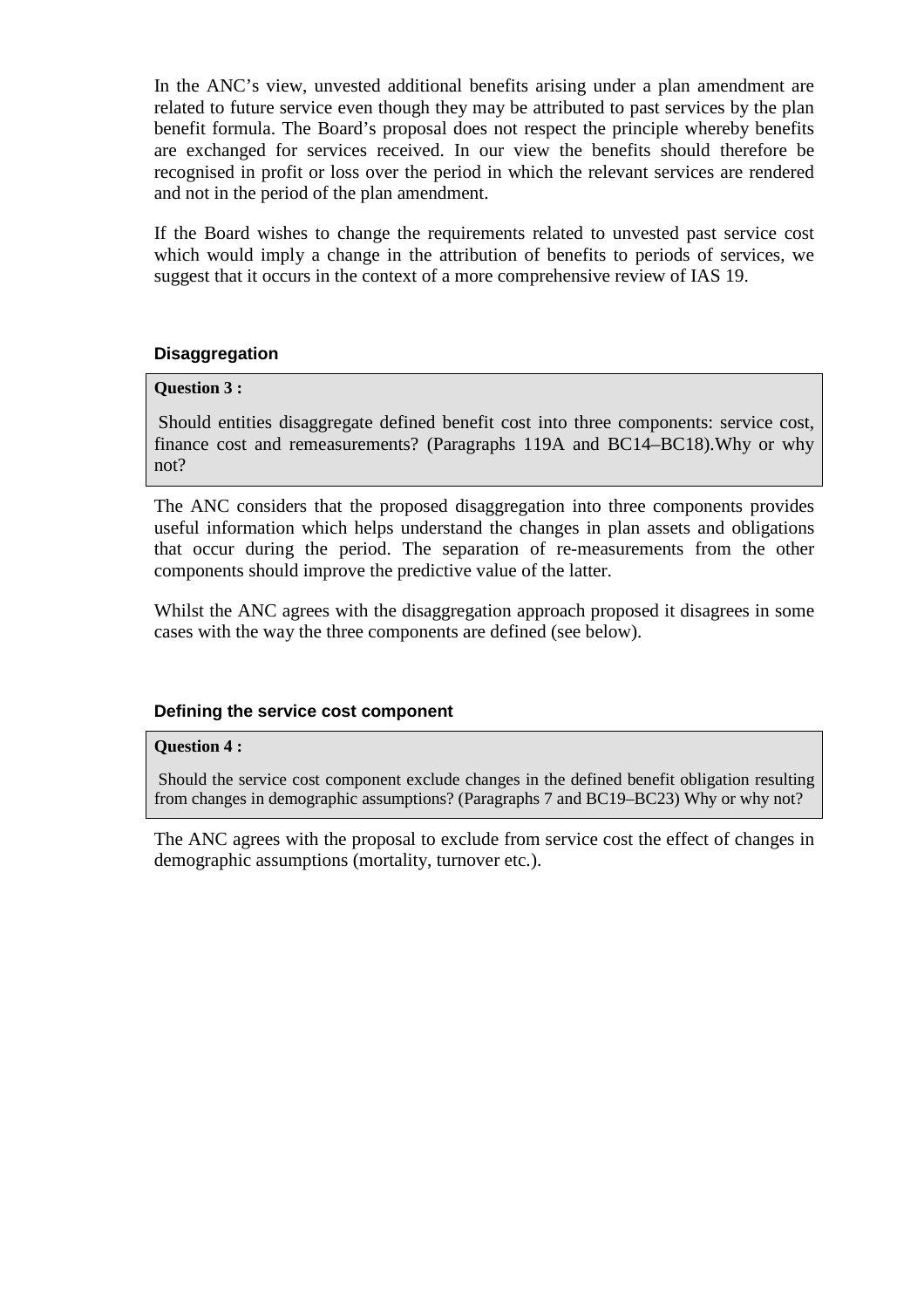#### **Defining the finance cost component**

#### **Question 5 :**

The exposure draft proposes that the finance cost component should comprise net interest on the net defined benefit liability (asset) determined by applying the discount rate specified in paragraph 78 to the net defined benefit liability (asset).

As a consequence, it eliminates from IAS 19 the requirement to present an expected return on plan assets in profit or loss.

Should net interest on the net defined benefit liability (asset) be determined by applying the discount rate specified in paragraph 78 to the net defined benefit liability (asset)? Why or why not? If not, how would you define the finance cost component and why? (Paragraphs 7, 119B, 119C and BC23–BC32)

The Board's view against the expected rate of return is based on the idea that it is subjective and allows manipulation of reported results. The Board's proposal is to replace the expected rate of return by a notional interest rate which is unrelated to the actual allocation of plan assets.

Even if applying the "discount rate" to the net liability will not generally lead to a perfect representation of the funding arrangements, we think that it has nevertheless the merit of being a practical expedient that will facilitate the preparation and the understanding of financial statements given that there are merits in applying the same rate to assets and liabilities.

#### **Presentation**

## **Question 6 :**

Should entities present:

(a) Service cost in profit or loss?

(b) Net interest on the net defined benefit liability (asset) as part of finance costs in profit or loss?

(c) remeasurements in other comprehensive income?

(Paragraphs 119A and BC35–BC45) Why or why not?

The ANC agrees with the proposed presentation approach which provides useful information for users and makes a distinction between those items which have greater predictive value presented in profit or loss and re-measurements presented in other comprehensive income.

However, in view of the importance of profit or loss as a performance indicator, we are concerned that the items recognized in other comprehensive income will never be reflected in profit or loss.

Another concern relates to the classification of the impact of discounting in the interest cost by entities in the banking industries as the concept of finance cost is not suitable for this industry.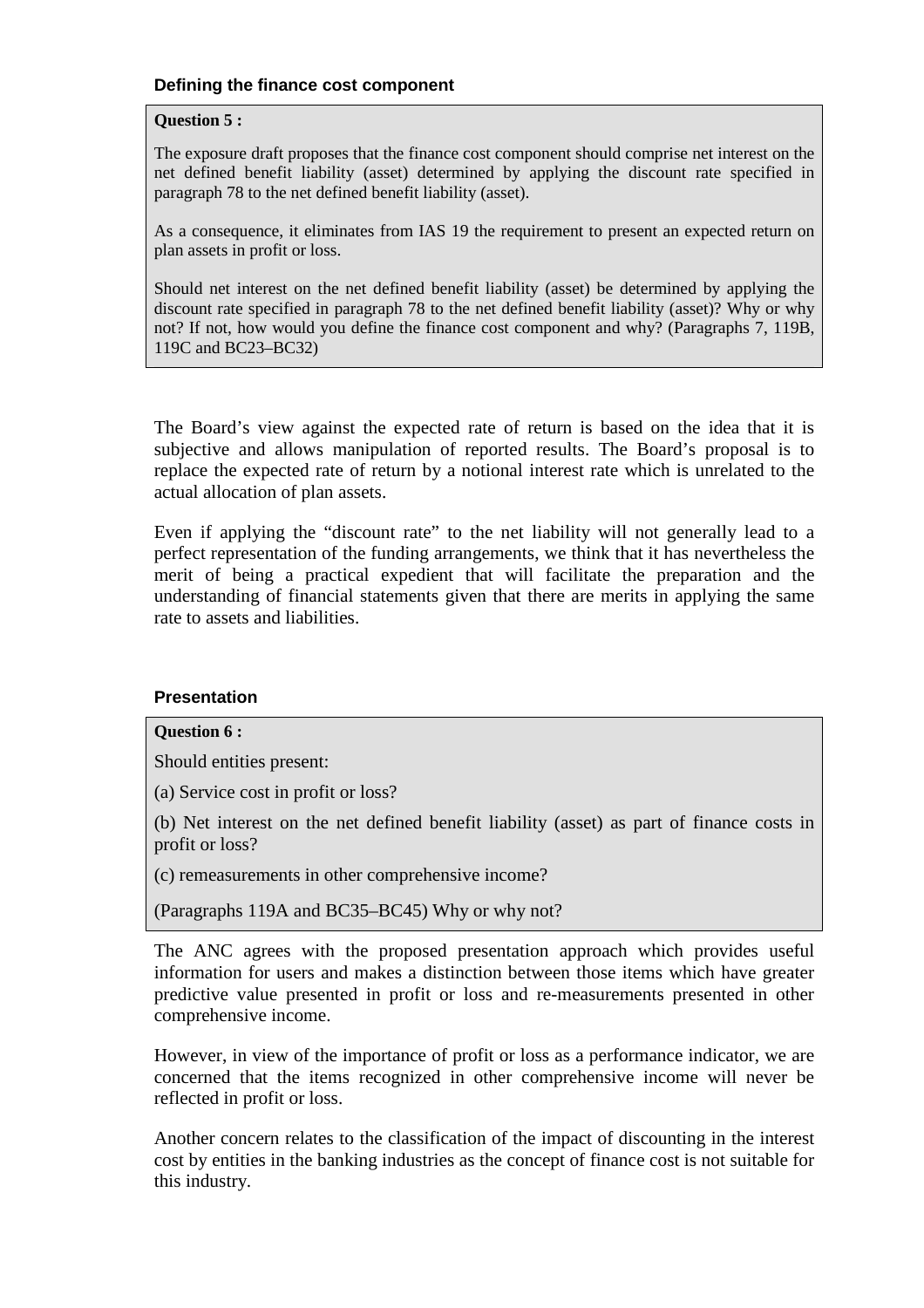## **Question 7 :**

(a) Do you agree that gains and losses on routine and non-routine settlement are actuarial gains and losses and should therefore be included in the remeasurement component? (Paragraphs 119D and BC47) Why or why not?

(b) Do you agree that curtailments should be treated in the same way as plan amendments, with gains and losses presented in profit or loss? (Paragraphs 98A, 119A(a) and BC48)

(c) Should entities disclose (i) a narrative description of any plan amendments, curtailments and non-routine settlements, and (ii) their effect on the statement of comprehensive income? (Paragraphs 125C(c), 125E, BC49 and BC78).Why or why not?

- (a) We believe that routine and non-routine settlements are of a different nature. Non-routine settlements often involve a negotiation (e.g., a renegotiation of the plan) and are comparable to plan amendments or curtailments. As a consequence, we consider that non routine settlements should be accounted for similarly to plan amendements and curtailments in profit and loss. We agree that routine settlements give rise to experience adjustments and should be considered as actuarial gains or losses to be accounted for as items of other comprehensive income.
- (b) As stated in (a) above, we believe amendments, curtailments and non-routine settlements are of a similar nature as they involve new negotiations and should be treated through profit or loss. As stated in our answer to question 2, unvested past service costs should be spread over the remaining required service period.
- (c) We agree with the disclosure requirements.

## **Disclosures**

## **Question 8 :**

The exposure draft states that the objectives of disclosing information about an entity's defined benefit plans are:

(a) to explain the characteristics of the entity's defined benefit plans;

(b) to identify and explain the amounts in the entity's financial statements arising from its defined benefit plans; and

(c) to describe how defined benefit plans affect the amount, timing and variability of the entity's future cash flows. (Paragraphs 125A and BC52–BC59)

Are these objectives appropriate? Why or why not? If not, how would you amend the objectives and why?

We agree with the objectives but are concerned about some of the exposure draft proposals (see the answer to question 9).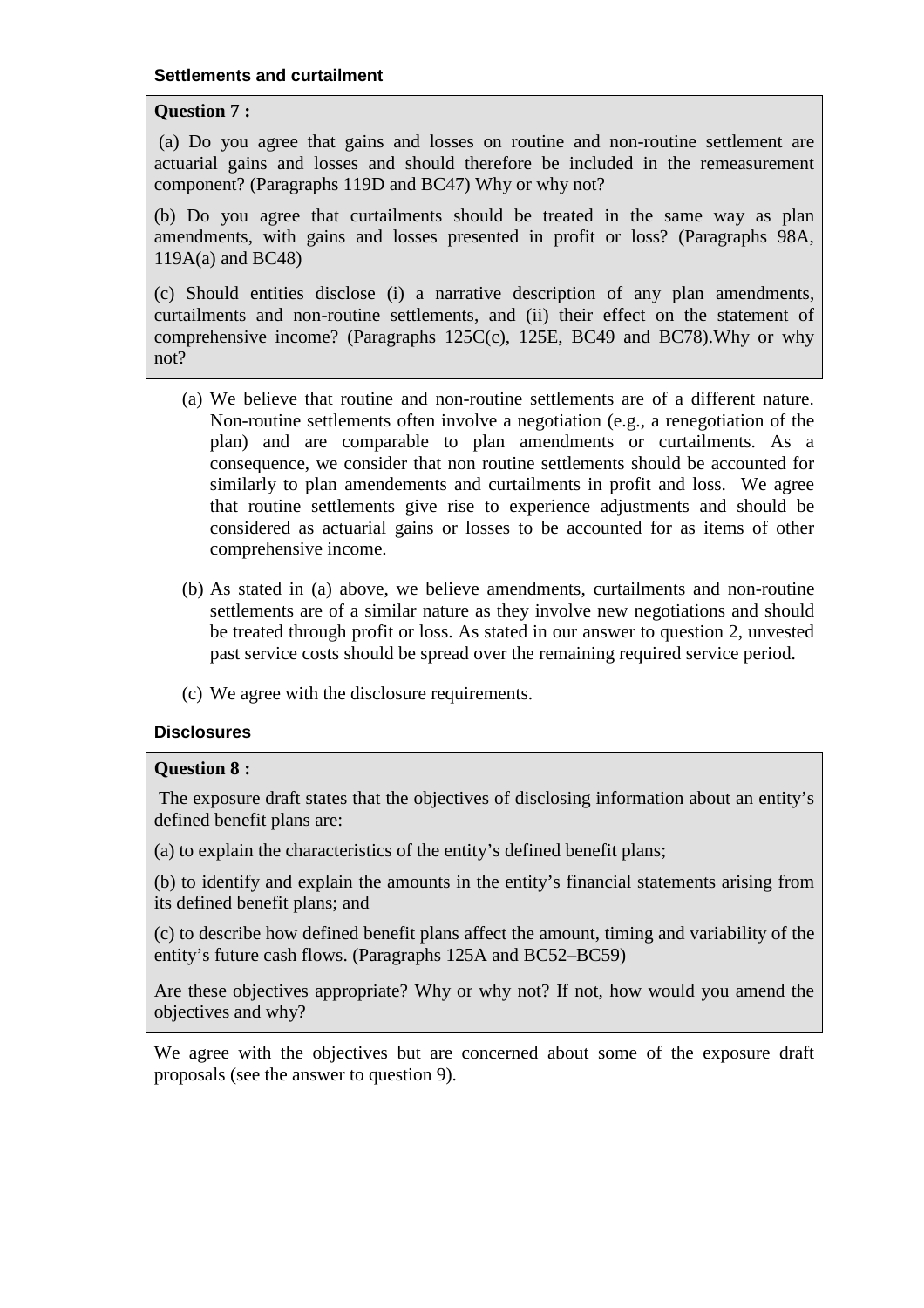## **Question 9:**

To achieve the disclosure objectives, the exposure draft proposes new disclosure

requirements, including:

(a) information about risk, including sensitivity analyses (paragraphs 125C(b), 125I, BC60(a), BC62(a) and BC63–BC66);

(b) information about the process used to determine demographic actuarial assumptions (paragraphs  $125G(b)$  and  $BC60(d)$  and  $(e)$ );

(c) the present value of the defined benefit obligation, modified to exclude the effect of projected salary growth (paragraphs 125H and BC60(f));

(d) information about asset-liability matching strategies (paragraphs 125J and BC62(b)); and

(e) information about factors that could cause contributions to differ from service cost (paragraphs 125K and BC62(c)).

Are the proposed new disclosure requirements appropriate? Why or why not?

If not, what disclosures do you propose to achieve the disclosure objectives?

Whilst we agree with the disclosure objectives (see Q.8 above), there are a number of cases set out below where we consider the information may not be useful, or may be too voluminous or too general and do not meet the disclosures objectives. We also consider that the requirements should be sufficiently flexible to allow for the difficulty in providing the information.

# *(a) information about risk, including sensitivity analysis*

Whilst we agree in principle on the need for sensitivity analysis, we do not agree with the requirement, set out in 125I (a) ii in respect of the effect of a change to actuarial assumptions "that was reasonably possible at the beginning of the reporting period and would have affected current service cost that was determined for the reporting period". We find this requirement burdensome and consider it would be sufficient to provide the information as at the end of the reporting period as it would be required by 125I (a) i.

*(b) information about the process used to determine demographic actuarial assumptions* 

We consider that the brief description of the process used to determine demographic actual assumptions as required by paragraph 125G(b) is likely to be too general to be useful. Moreover, we have doubt on the nature of the information to be provided.

*(c) the present value of the defined benefit obligation, modified to exclude the effect of projected salary growth* 

We are not convinced of the usefulness of this information and consider that it might be confusing for users to have an alternative measure of the long term defined benefit obligation.

*(d) information about asset-liability matching strategies (paragraphs 125J and BC62(b))*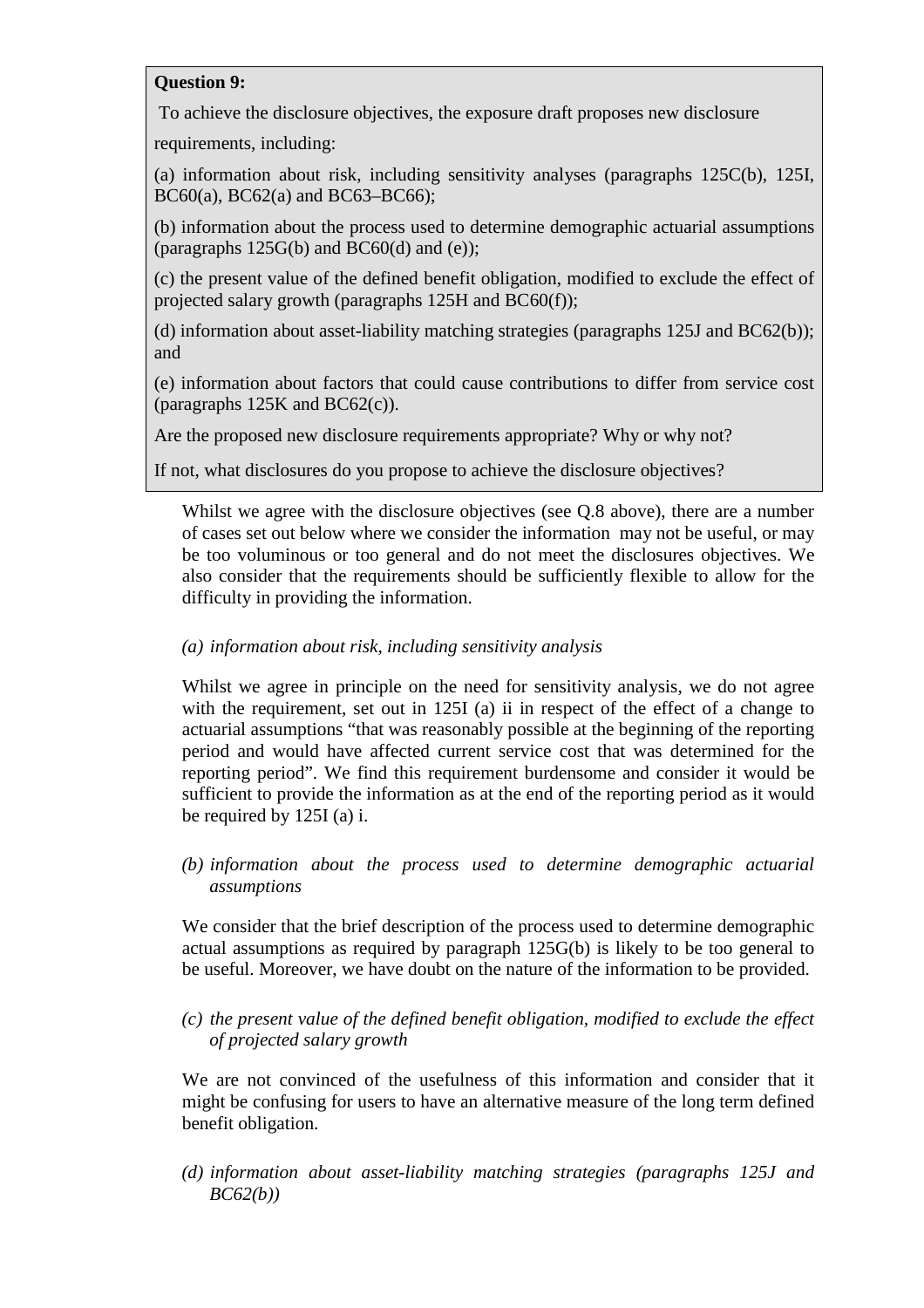ED 2010/3 proposed that an entity shall disclose details of any asset-liability matching strategies used by the plan, including the use of annuities and other techniques such as longevity swaps, to manage longevity risk.

In principle this information would be relevant. However, in order to avoid the risk of voluminous and complex information, we think that it should be left to the entity to decide what relevant information can be provided. Moreover, information about the hedging of risks may not be available to the entity e.g. where the fund is external and has an independent manager.

*(e) information about factors that could cause contributions to differ from service cost(paragraphs 125K and BC 62 (c).* 

ED 2010/3 proposes that an entity shall provide a narrative discussion of factors that could cause contributions over the next five years to differ significantly from current service cost over that period.

We can see an interest in providing information about an entity's expected contributions to the plan over a reasonable period of time considering the level of uncertainty involved. This requirement should be sufficiently flexible to take into account of an entity's capacity to provide such information e.g. it might not be possible to provide information over a 5 year period.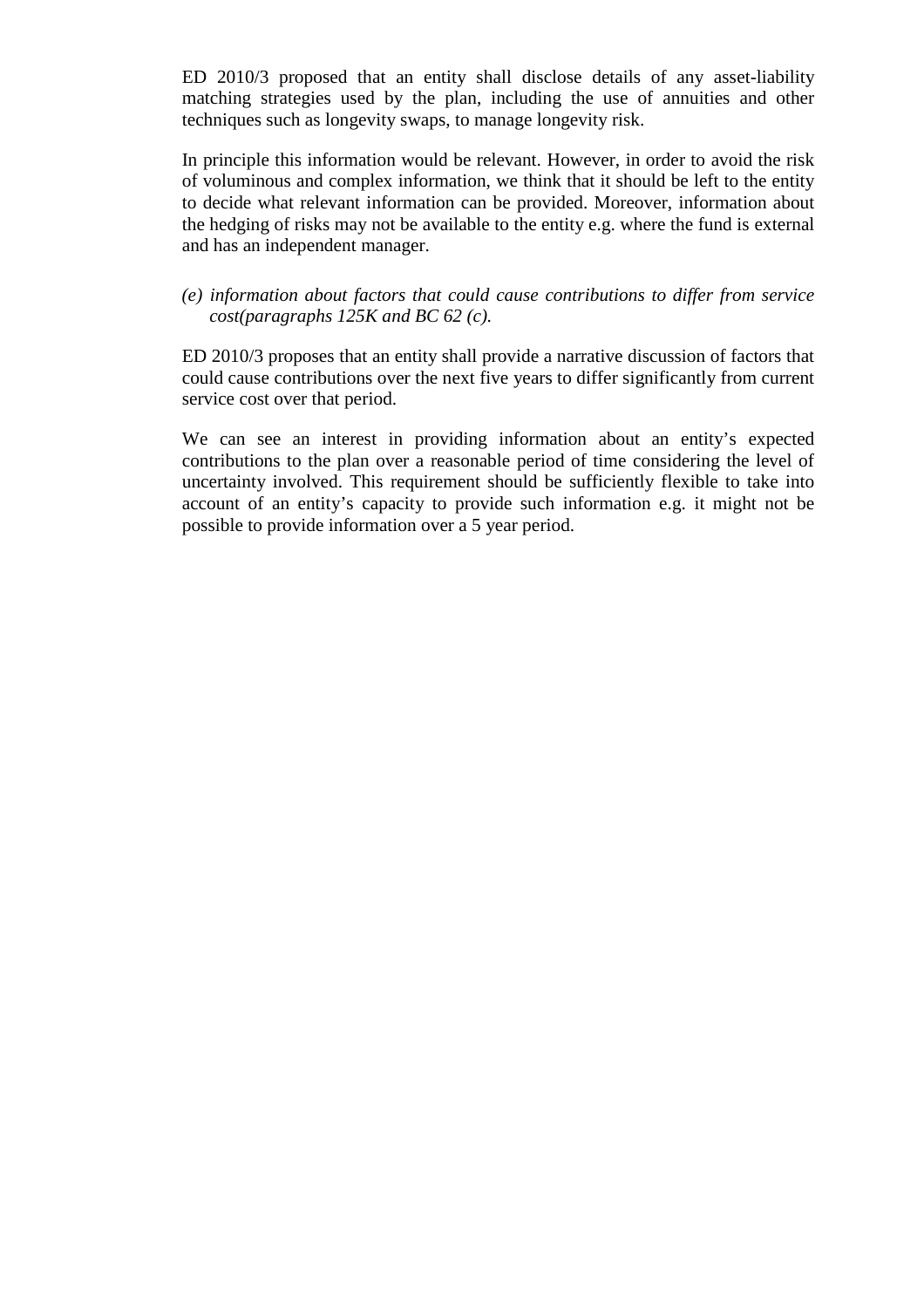We do not, however, see any interest in providing the information with respect to future service costs particularly since the accounting for defined benefit plan in IAS 19 aims to distinguish contributions from service costs. We also have the same remark about the practical difficulty of providing this information.

## **Question 10:**

The exposure draft proposes additional disclosures about participation in multiemployer plans. Should the Board add to, amend or delete these requirements? (Paragraphs 33A and BC67–BC69) Why or why not?

We agree with the requirements except for those set out in 33A (c) and (d).

We question the relevance of information relating to the number of, and the entity's proportion of, members required by 33A (c).

With respect to 33A (d) we think it would not be necessary to provide information on the allocation of surpluses and deficits on wind up of the plan unless of course a wind up has effectively been decided. We question the relevance of this information in a going concern situation and believe it will just increase unnecessarily the volume of disclosures.

## **Question 11**

The exposure draft updates, without further reconsideration, the disclosure requirements for entities that participate in state plans or defined benefit plans that share risks between various entities under common control to make them consistent with the disclosures in paragraphs 125A–125K. Should the Board add to, amend or delete these requirements? (Paragraphs 34B, 36, 38 and BC70) Why or why not?

We understand the objective of a better consistency in the disclosures required for entities participating in state plans or defined benefits plans that share risks between various entities under common control (group plans) with the disclosures in paragraphs 125A-125K.

However we think that the usefulness of the proposed disclosures in the context of state plans or group plans can be challenged.

For entities that participate in state plans, the proposed disclosure requirement would result in information with no additional value as compared to the information publicly available. Practical difficulties may also arise when it would come to obtain an IAS 19 valuation of the obligation as a whole (such valuation generally does not exist) and to assess one entity's share in the state plan obligations.

For entities participating in group plans the information required would be onerous and redundant with the disclosures provided by the employer sponsoring the plan. It would be also irrelevant since details that are not directly linked to the entity's employee benefits would be provided.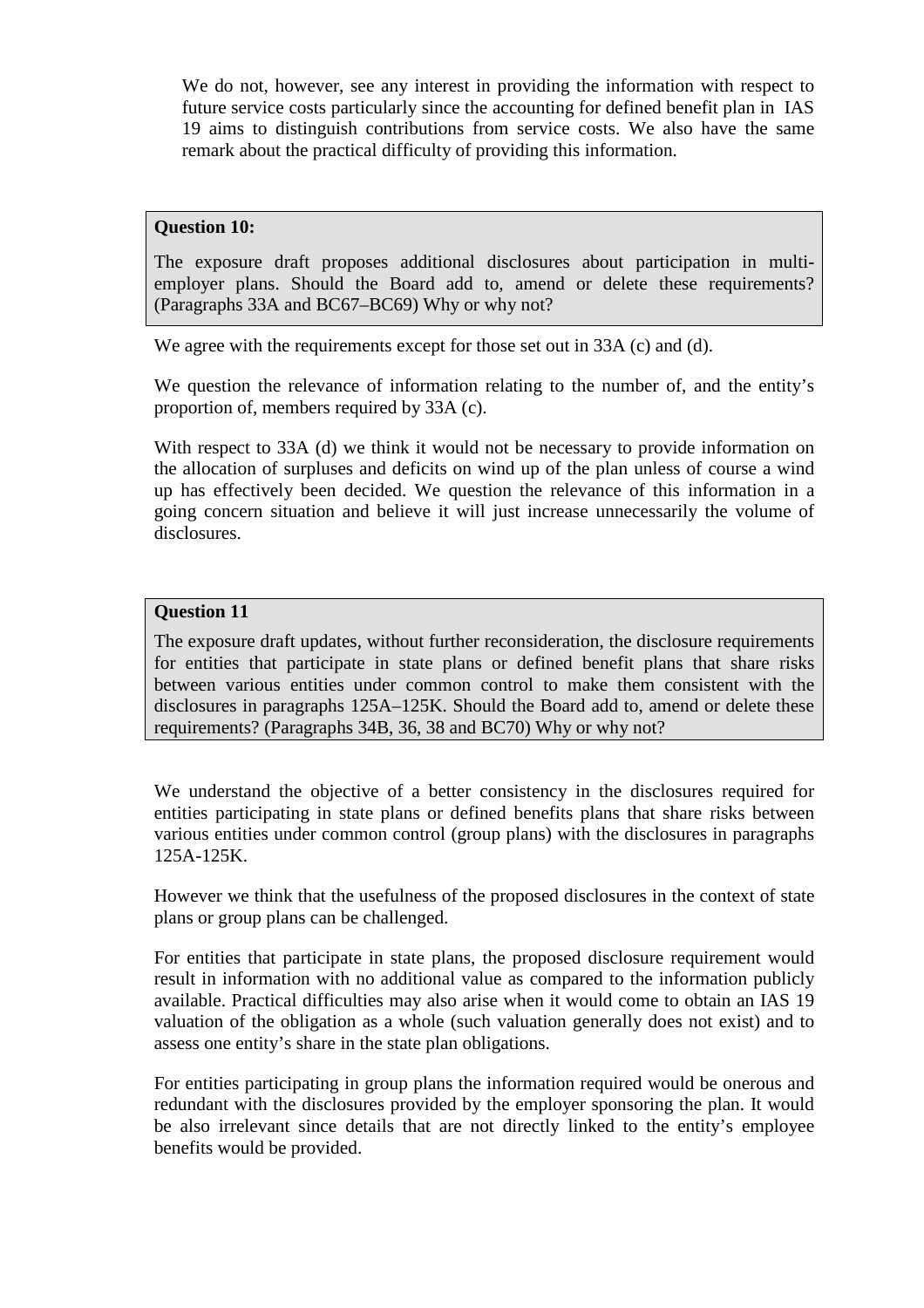# **Question 12**

Do you have any other comments about the proposed disclosure requirements?

(Paragraphs 125A–125K and BC50–BC70)

In § 125 E (c), actuarial gains and losses arising from experience adjustments have been eliminated from the disclosures required by IAS 19. We consider that this disclosure provides useful information on the reliability of the assumptions. The separate disclosure of actuarial gains or losses based on the nature of the assumptions is for us less relevant.

 In § 125 F, the proposed split of the fair value of the plan assets based on active and non active market categories will be difficult. The disaggregation between "government debt instruments" and "other debt instruments" is not relevant either as the credit rating of government debt instruments may not be homogeneous. In addition, practical difficulties may arise regarding the proposed disaggregation in respect of funds' investments that are managed by insurance companies. Therefore, we would be in favour of maintaining the current distinction in IAS 19.

## **Other issues**

## **Question 13**

The exposure draft also proposes to amend IAS 19 as summarised below:

(a) The requirements in IFRIC 14 IAS 19—The Limit on a Defined Benefit Asset, Minimum

Funding Requirements and their Interaction, as amended in November 2009, are incorporated without substantive change. (Paragraphs 115A–115K and BC73)

(b) 'Minimum funding requirement' is defined as any enforceable requirement for the entity to make contributions to fund a post-employment or other long-term defined benefit plan. (Paragraphs 7 and BC80)

(c) Tax payable by the plan shall be included in the return on plan assets or in the measurement of the defined benefit obligation, depending on the nature of the tax. (Paragraphs 7, 73(b), BC82 and BC83)

(d) The return on plan assets shall be reduced by administration costs only if those costs relate to managing plan assets. (Paragraphs 7, 73(b), BC82 and BC84–BC86)

(e) Expected future salary increases shall be considered in determining whether a benefit formula expressed in terms of current salary allocates a materially higher level of benefits in later years. (Paragraphs 71A and BC87–BC90)

(f) The mortality assumptions used to determine the defined benefit obligation are current estimates of the expected mortality rates of plan members, both during and after employment. (Paragraphs 73(a)(i) and BC91)

(g) Risk-sharing and conditional indexation features shall be considered in determining the best estimate of the defined benefit obligation. (Paragraphs 64A, 85(c) and BC92– BC96)

Do you agree with the proposed amendments? Why or why not? If not, what alternative(s) do you propose and why?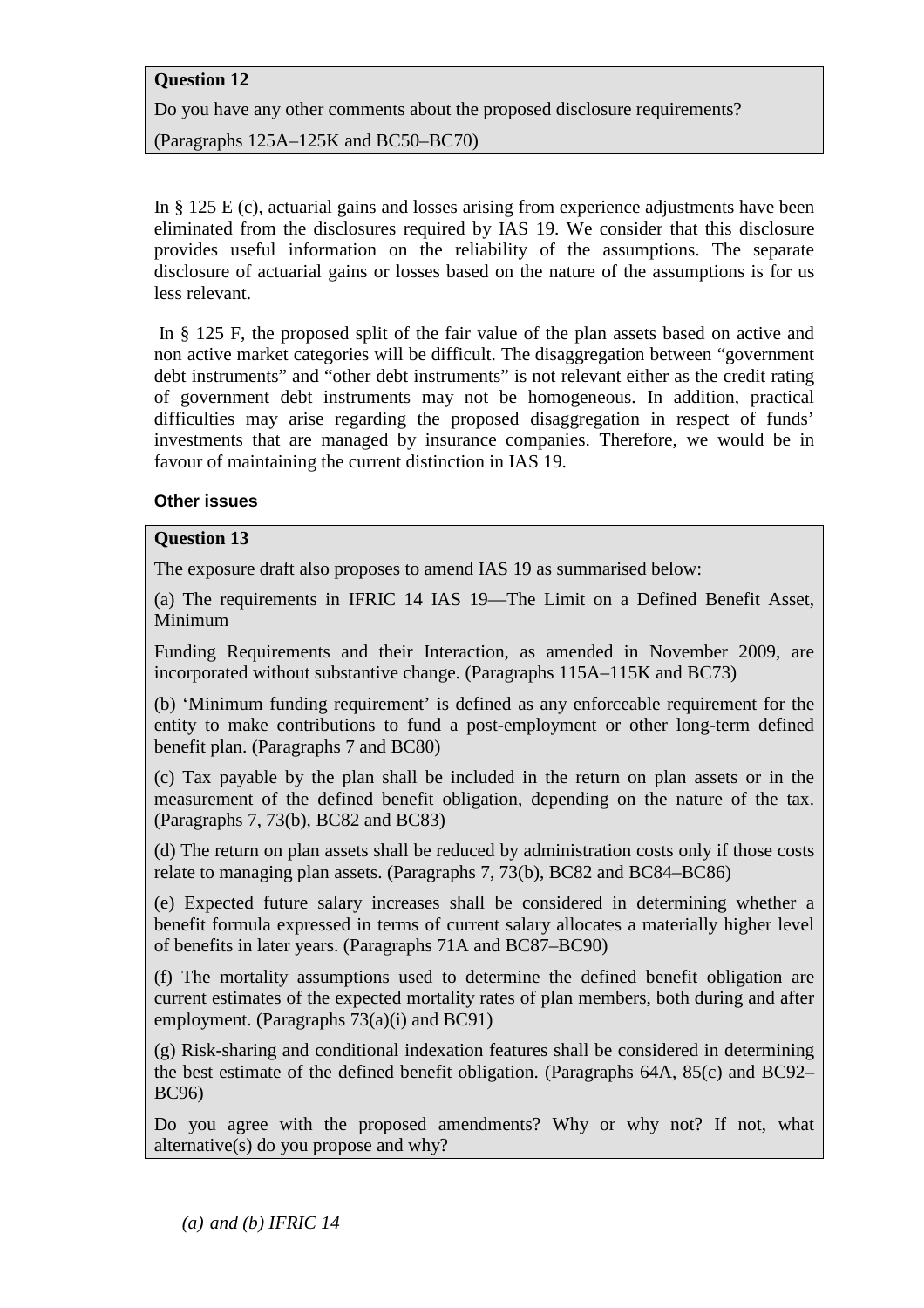We are not sure that IFRIC 14 has been incorporated without substantive change as some background and basis for conclusions included in IFRIC 14 which we feel useful have not been retained when incorporating the interpretation in IAS 19.

In addition, we note that the wording is not exactly the same. For instance, the term "enforceable" has been added in the definition of the "minimum funding requirement". It is not clear from the basis for conclusions what problem has been addressed by this additional word. Some view the "requirement to make contributions" as similar to "enforceable requirement to make contributions".

The proposed definition of a minimum funding requirement in paragraph 7 relates to any kind of long term benefit plan. We suggest that this definition is limited to defined benefit plans, as it is the case in IFRIC 14. The definition should not be extended to defined contribution plans as these plans cannot involve for the employer any requirement to pay further contributions to make good a shortfall in the plan assets.

## *(c ) Tax payable by the plan*

We suggest changing the definition in §7 and the requirement of §73b to refer to "taxes" payable with respect to the plan". Our proposed change would address the situations where contributions are paid directly by the entity. In any cases, the words "plan itself" need to be clarified as they can be understood as meaning "a fund". According to IAS 19, a plan does not refer to any legal entity and therefore cannot be required to pay taxes.

In addition, we wish that the IASB be more specific on the nature of taxes referred to in §7.

## *(d) The return on plan assets shall be reduced by administrative costs*

We agree with the proposal which is consistent with the rationale in IAS 19 as amended. As we wish to keep the concept of expected return, the administration costs for managing the plan assets would be considered when assessing the expected return.

# *(e) Expected future salary increases*

We have some sympathy with the proposed paragraph 71A as it clarifies the current IAS 19 in a way that seems to be consistent with the general practice. However, we have some difficulty to assess at this stage all the consequences that this change could entail. We suggest then that the IASB add illustrative examples of different situations where an employee's service in later years leads to materially higher level of benefit than in earlier year (e.g. an example with the effect of expected future increases in salaries and another where benefits are contingent on performance targets).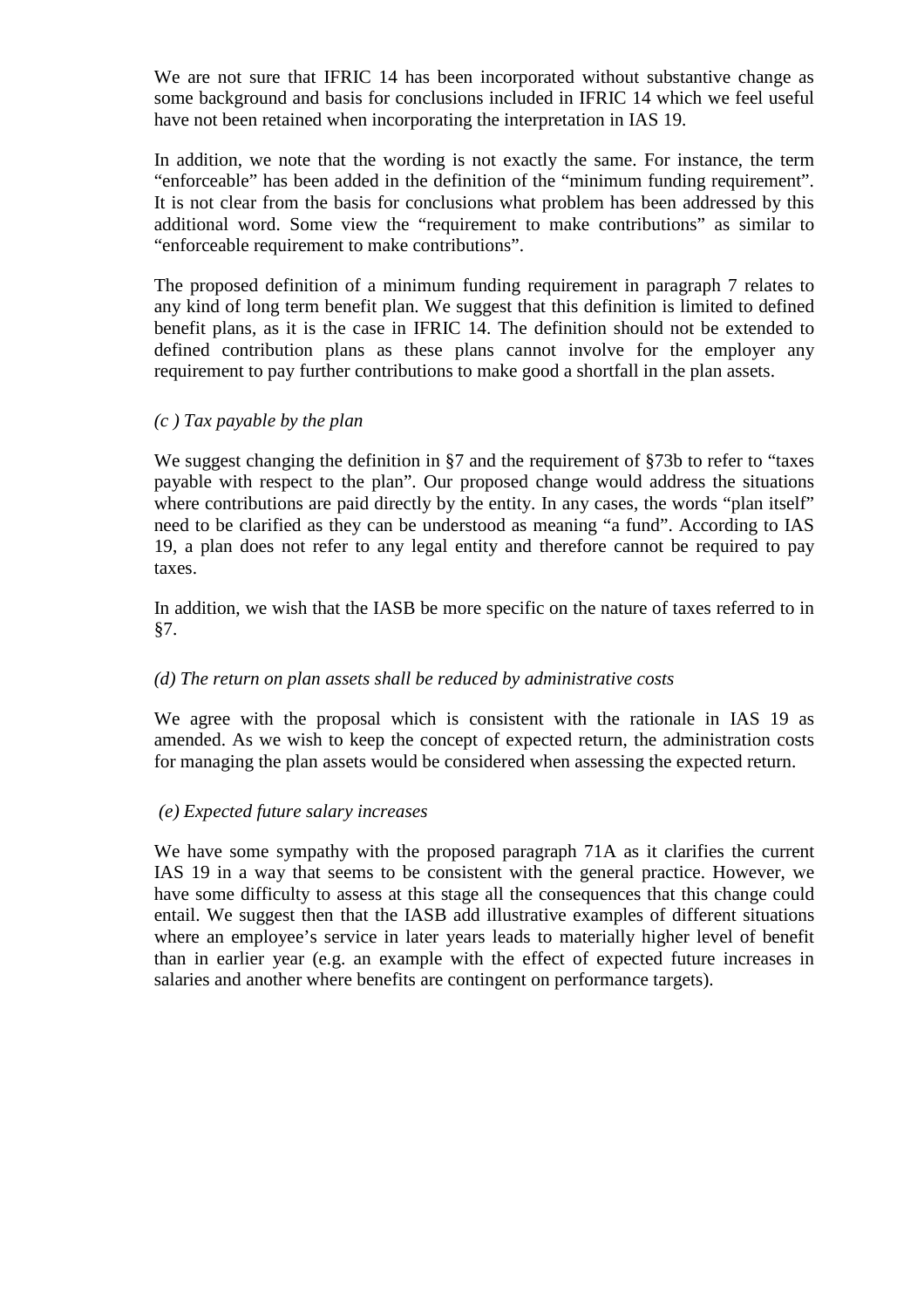## *(f) Mortality assumption*

The exposure draft proposes to make explicit that the mortality assumptions used are current estimates of the expected mortality rates of plan members. We do not see what problem this precision may solve since the defined benefit obligations are in practice determined based on current estimates of the expected mortality rates. Besides, even if we agree with the reference to the mortality rates of plan members (emphasis added); it should be reminded that demographic data may not be available at plan level. We are therefore concerned with the relevance and reliability of, and the cost associated with the determination of specific mortality tables. In our view, the amended IAS 19 should make clear that standard mortality tables are generally sufficient and that there is no requirement to create specific mortality tables at plan levels.

## *(g) Risk sharing and conditional indexation features*

The inclusion in the estimate of the defined benefit obligation of employees' contribution that will be receivable in respect of current service cost or past service cost is something new which is not clear. We do not see how future contribution can be divided in a component that relates to future services and in another component that relates to the reduction of any existing deficit.

#### **Question 14**

IAS 19 requires entities to account for a defined benefit multi-employer plan as a defined contribution plan if it exposes the participating entities to actuarial risks associated with the current and former employees of other entities, with the result that there is no consistent and reliable basis for allocating the obligation, plan assets and cost to individual entities participating in the plan. In the Board's view, this would apply to many plans that meet the definition of a defined benefit multiemployer plan. (Paragraphs 32(a) and BC75(b))

Please describe any situations in which a defined benefit multi-employer plan has a consistent and reliable basis for allocating the obligation, plan assets and cost to the individual entities participating in the plan. Should participants in such multi-employer plans apply defined benefit accounting? Why or why not?

The description of situations in which a defined benefit multi employer plan has a consistent and reliable basis for allocating the obligation, plan assets and cost to the individual entities participating in the plan, could be better performed by entities participating to such plans.

For this reason, the ANC would like to stick to some general principles.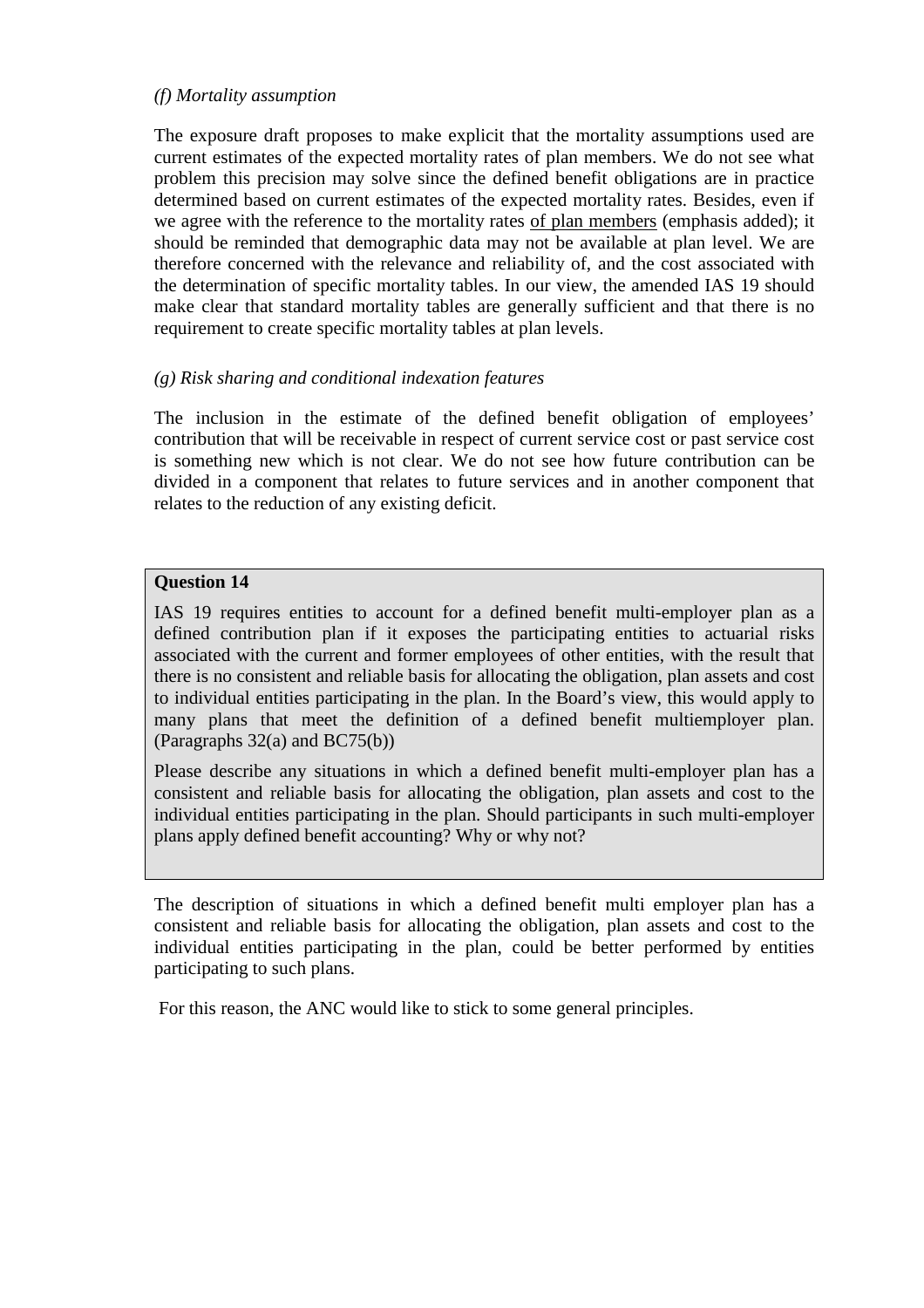We are aware that the Board discussed an approach that would correspond to a blanket exemption from the defined benefit accounting requirements in IAS 19 for entities that participate in multi-employer plans. We agree with the Board's final conclusion that extending the exemption would not be appropriate for all multi-employer plans and that for instance an entity which is a dominant participant in a multi-employer plan should not be exempted from the accounting for the plan as a defined benefit plan.

However, we would be in favour of introducing more consistency in the guidance on state plans and on multi-employer plans. IAS 19-36 states that "an entity shall account for a state plan in the same way as for a multi-employer plan". IAS 19- 38 further states that in most state plans the entity has no obligation to pay the future benefits: "its only obligation is to pay the contributions when they fall due and if the entity ceases to employ members of the state plan, the entity will have no further obligation to pay for the benefits earned by its own employees in previous years". We see no reason for not including this guidance in paragraphs 29-32B on multi-employer plans. This proposed amendment would allow entities to classify multi-employer plans as defined contribution plans when fact and circumstances demonstrate that they are similar to state plans funded on a pay-as-you-go basis.

# **Question 15**

Should entities apply the proposed amendments retrospectively? (Paragraphs 162 and BC97–BC101) Why or why not?

We normally see no major difficulty with a retrospective application of the amendments. However, we note that the current IAS 19 does not require identifying the actuarial gains and losses on other long term benefit plans due to consideration of materiality. The reclassification of "other long term benefits" in the category "long term employee benefits" will require determining retrospectively the actuarial gains and losses from the date of application.

In addition, we think that for many entities with a large number of plans and locations in different jurisdictions, the costs of calculating the defined benefit obligation on the new basis will be high.

As a consequence, we would be in favour of an amendment that provide for an option for limited retrospective application that is consistent with the exemptions permitted by IFRS1. The date of the mandatory application should provide the entities enough time in order to be able to perform the required calculations.